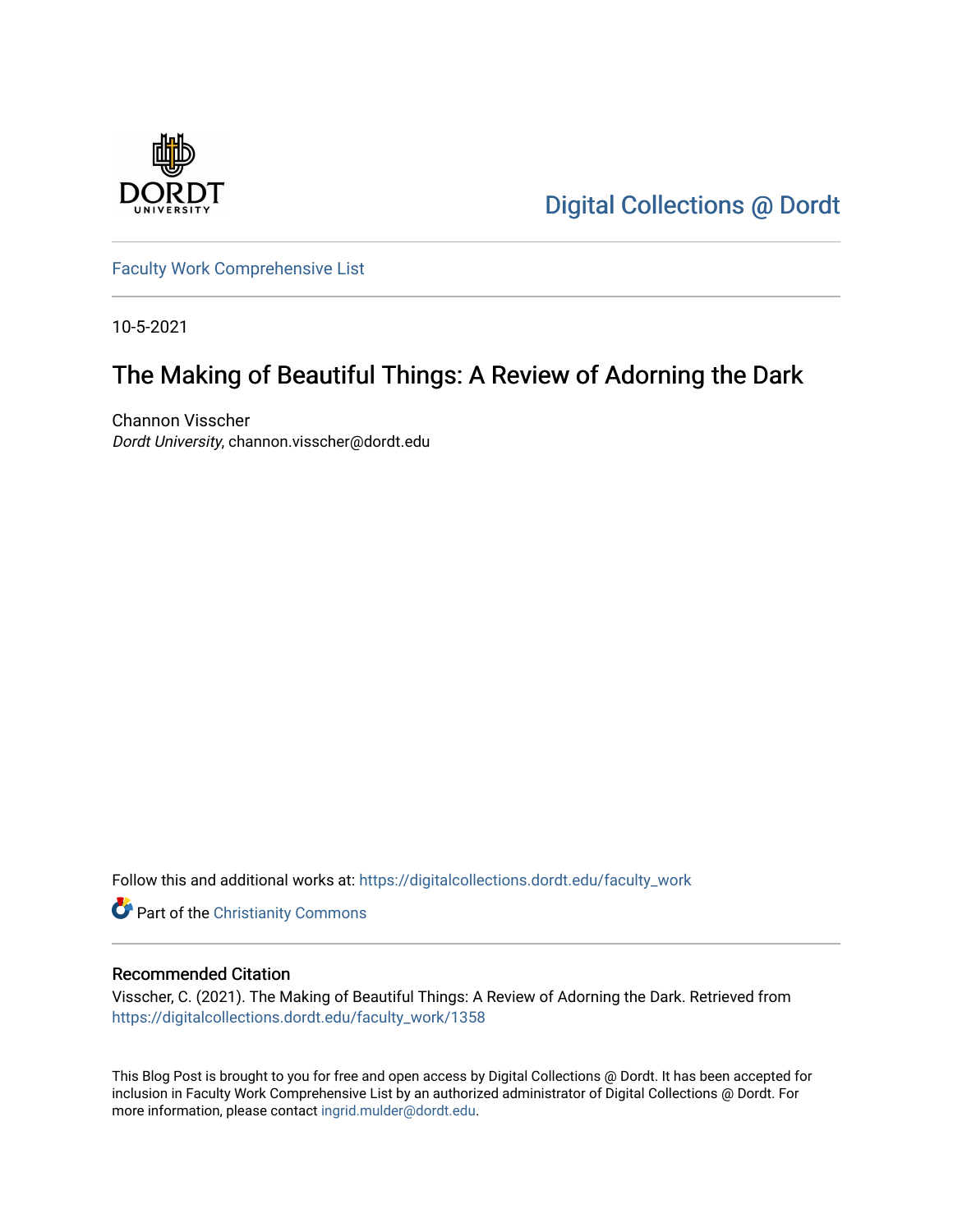## The Making of Beautiful Things: A Review of Adorning the Dark

#### Abstract

"With a sacramental view of the world, we are pointed toward deeper creational truths that are accessible to all humans."

Posting about the book Adorning the Dark from In All Things - an online journal for critical reflection on faith, culture, art, and every ordinary-yet-graced square inch of God's creation.

<https://inallthings.org/the-making-of-beautiful-things-a-review-of-adorning-the-dark/>

#### Keywords

In All Things, book review, Adorning the Dark, thoughts, community, calling, mystery, making, Andrew Peterson

#### **Disciplines**

**Christianity** 

#### **Comments**

[In All Things](http://inallthings.org/) is a publication of the [Andreas Center for Reformed Scholarship and Service](http://www.dordt.edu/services_support/andreas_center/) at Dordt [University](http://www.dordt.edu/).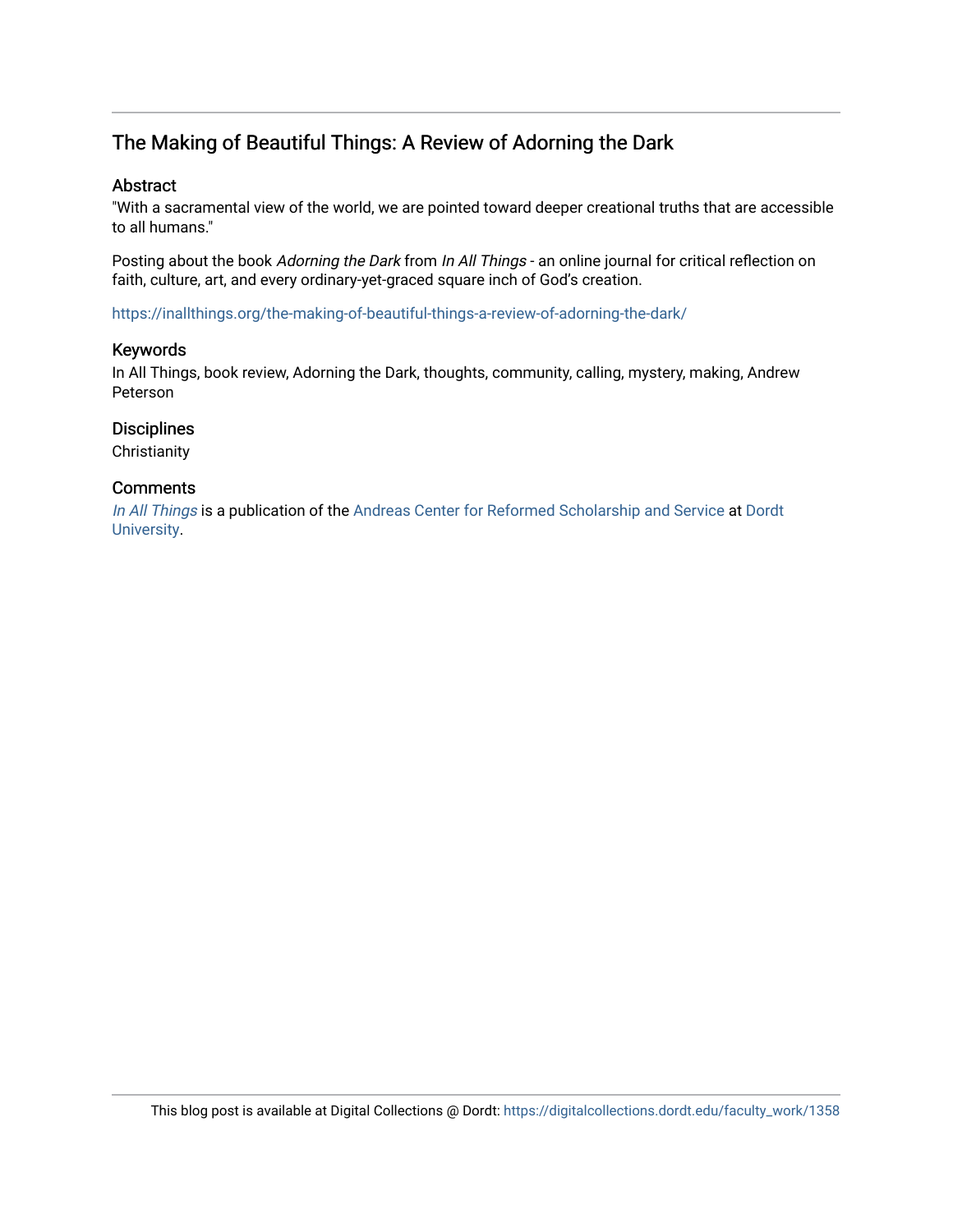# **The Making of Beautiful Things: A Review of** *Adorning the Dark*

## **[Channon Visscher](https://inallthings.org/author/channon_admin/)**

### **October 5, 2021**

# **Title:** *Adorning the Dark: Thoughts on Community, Calling, and the Mystery of Making*

**Author:** Andrew Peterson **Publisher:** B&H Books **Publishing Date:** October 15, 2019 **Pages:** 224 (Paperback) **ISBN:** 978-1535949026

In a broken world, the presence of persisting beauty is not merely ornamental, but a matter of life and death. <sup>[1](https://inallthings.org/the-making-of-beautiful-things-a-review-of-adorning-the-dark/#fn1-21610)</sup> In his 2017 book, *Culture Care*, Makoto Fujimura explores the essential role of "feeding our culture's soul" with creativity and generosity: "In order to make culture inhabitable," Fujimura writes, "we must all choose to give away beauty gratuitously."

This is perhaps an apt description of the life and work of singer-songwriter and author, Andrew Peterson. In his recent book, *Adorning the Dark: Thoughts on Community, Calling, and the Mystery of Making,* Peterson explores what it means to *make* beautiful things at the intersection of creativity and faith, inspiration and discipline, vocation and community.

*Adorning the Dark* is best described as an organized collection of personal reflections: part memoir and part writing advice. Above all, it is a work of encouragement for those seeking to make (or for those seeking to find) beauty in a broken world or through seasons of exile. The book walks us through Peterson's "own faltering journey as a songwriter, storyteller, and Christian" (xiii), as part of a calling to "use whatever gifts I've been given to tell the truth as beautifully as I can" (ix). Listeners and readers who first discovered Peterson's work from different directions—whether in concert during the *Behold the Lamb of God* advent tour, through well-known songs he's written (*Is He Worthy?*), or his *Wingfeather Saga* series of books—will find a reflective behind-the-scenes look at Andrew's journey as a singer-songwriter, author, and maker in search of good things. These stories range from the early yet passing thrill of being able to buy his first recording equipment, to working as a Nashville waiter trying to score a gig, to the simple joy of homemade maple syrup.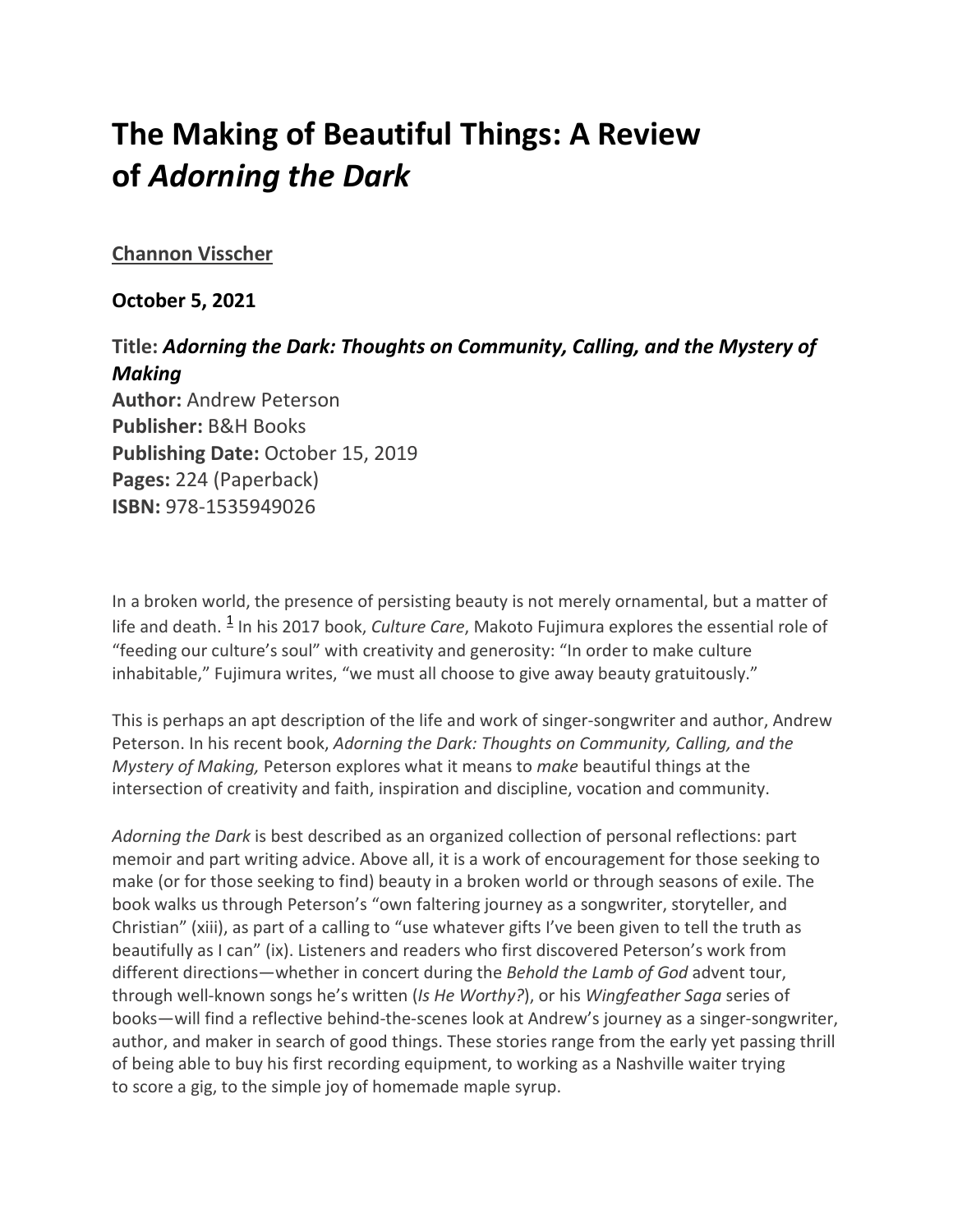Throughout this semi-autobiographical tour, Peterson explores numerous key principles that must play a role in the work of making, including selectivity, discipline, discernment, and the relationship between artist and audience. Moreover, out of this collection of reflections, we can identify and further explore some broader themes that emerge from the storytelling woven throughout the book.

The first is that the work of creation must take place in *community*. Community plays a key role in supporting and receiving the things that we make, and in our calling to be co-creators of truth and beauty. Thus, while the book places an emphasis on makers—authors and musicians in particular—Peterson notes that we are *all* creative, because we all bear the image of a God we call Creator. Consistent with Fujimura's vision above is the recognition that just as art nourishes community (Chapter 14), community nourishes art (Chapter 15). This led Peterson in 2008 to create the Rabbit Room, a ministry that cultivates a Christ-centered community through art, music, and story. As Andrew notes early in his career, "I had to work at it, learn to be objective, and—this is the big one—ask for help, help, help."

The second major theme is the importance of *place—*that we are called to live faithfully wherever we find ourselves. Peterson notes that the "Christian's calling, in part, is to proclaim God's dominion in every corner of the world" (18). For the Reformed reader, this is evocative of Kuyper's "every square inch." But in our (correct) emphasis on the *cosmic* implications of this call, it is often easy for us to neglect those square inches in our own little corners of the world: as Peterson puts it, "dedicating to God the world within our reach" (18).

This is a vision of our place in the world that is *sacramental.* Quoting Wendell Berry, Peterson reminds us that "there are no unsacred places, only sacred places and desecrated places" (17). Wherever we might be found, then, is not *merely* a place waiting for our *real* vocation to begin, but an opportunity to live faithfully in our pursuit of truth and beauty. As Peterson puts it (while describing his move to something of a fixer-upper), "wherever you are, you might as well go ahead and pull up the carpet. Make it beautiful, even if you can't afford it. Let your imagination run wild" (54).  $\frac{2}{3}$  In a broken world, or a time of exile (Jer. 29), even as we wait for "everything sad to become untrue,"  $\frac{3}{2}$  we can tend and keep and make something beautiful in our little corner of the world.

Indeed, this also represents an important shift in how we think about *vocation—*not as unlocking some secret formula that represents our own personal pathway to future success, but as living faithfully in our current time, place, and circumstances, however and wherever we are found. Reflecting on his own call to a career in music, Peterson writes "You don't need a record contract to serve God with your gifts. You don't need to move to Nashville. You just need to stay where you are, play wherever you can, and keep your eyes peeled. You never know what might happen" (1). Are we waiting for something to happen, or are we living this out faithfully, here and now?